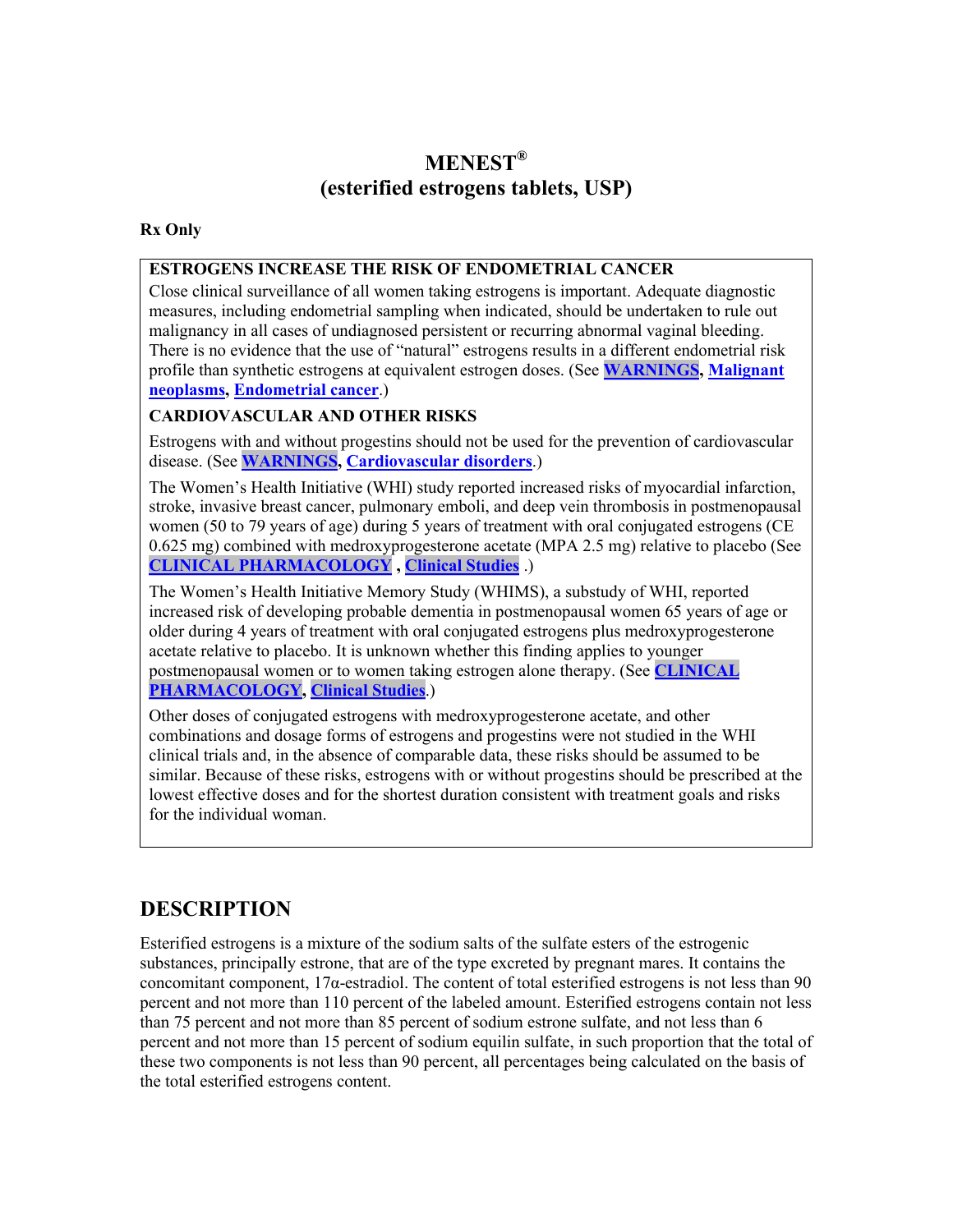**Inactive Ingredients**: Ethyl cellulose, fragrances, hydroxypropyl cellulose, hypromellose 2910, lactose, magnesium stearate, methylcellulose, polyethylene glycol, sodium bicarbonate, shellac, starch, stearic acid, titanium dioxide, and vanillin. Dyes in the form of aluminum lakes are contained in each tablet strength as follows: **0.3 mg Tablet:** FD&C Yellow No. 6, D&C Yellow No. 10. **0.625 mg Tablet**: FD&C Yellow No. 6, D&C Yellow No. 10. **1.25 mg Tablet:** FD&C Yellow No. 6, D&C Yellow No. 10, FD&C Blue No. 1. **2.5 mg Tablet:** D&C Red No. 30.

# <span id="page-1-0"></span>**CLINICAL PHARMACOLOGY**

Endogenous estrogens are largely responsible for the development and maintenance of the female reproductive system and secondary sexual characteristics. Although circulating estrogens exist in a dynamic equilibrium of metabolic interconversions, estradiol is the principal intracellular human estrogen and is substantially more potent than its metabolites, estrone and estriol, at the receptor level.

The primary source of estrogen in normally cycling adult women is the ovarian follicle, which secrets 70 to 500 mcg of estradiol daily, depending on the phase of the menstrual cycle. After menopause, most endogenous estrogen is produced by conversion of androstenedione, secreted by the adrenal cortex, to estrone by the peripheral tissues. Thus, estrone and the sulfate conjugated form, estrone sulfate, are the most abundant circulating estrogens in postmenopausal women.

Estrogens act through binding to nuclear receptors in estrogen-responsive tissues. To date, two estrogen receptors have been identified. These vary in proportion from tissue to tissue.

Circulating estrogens modulate the pituitary secretion of the gonadotropins, luteinizing hormone (LH) and follicle stimulating hormone (FSH), through a negative feedback mechanism. Estrogens act to reduce the elevated levels of these hormones seen in postmenopausal women.

### *Distribution*

The distribution of exogenous estrogens is similar to that of endogenous estrogens. Estrogens are widely distributed in the body and are generally found in higher concentrations in the sex hormone target organs. Estrogens circulate in the blood largely bound to sex hormone binding globulin (SHBG) and albumin.

### *Metabolism*

Exogenous estrogens are metabolized in the same manner as endogenous estrogens. Circulating estrogens exist in a dynamic equilibrium of metabolic interconversions. These transformations take place mainly in the liver. Estradiol is converted reversibly to estrone, and both can be converted to estriol, which is the major urinary metabolite. Estrogens also undergo enterohepatic recirculation via sulfate and glucuronide conjugation in the liver, biliary secretion of conjugates into the intestine, and hydrolysis in the gut followed by reabsorption. In postmenopausal women, a significant proportion of the circulating estrogens exist as sulfate conjugates, especially estrone sulfate, which serves as a circulating reservoir for the formulation of more active estrogens.

### *Excretion*

Estradiol, estrone, and estriol are excreted in the urine along with glucuronide and sulfate conjugates.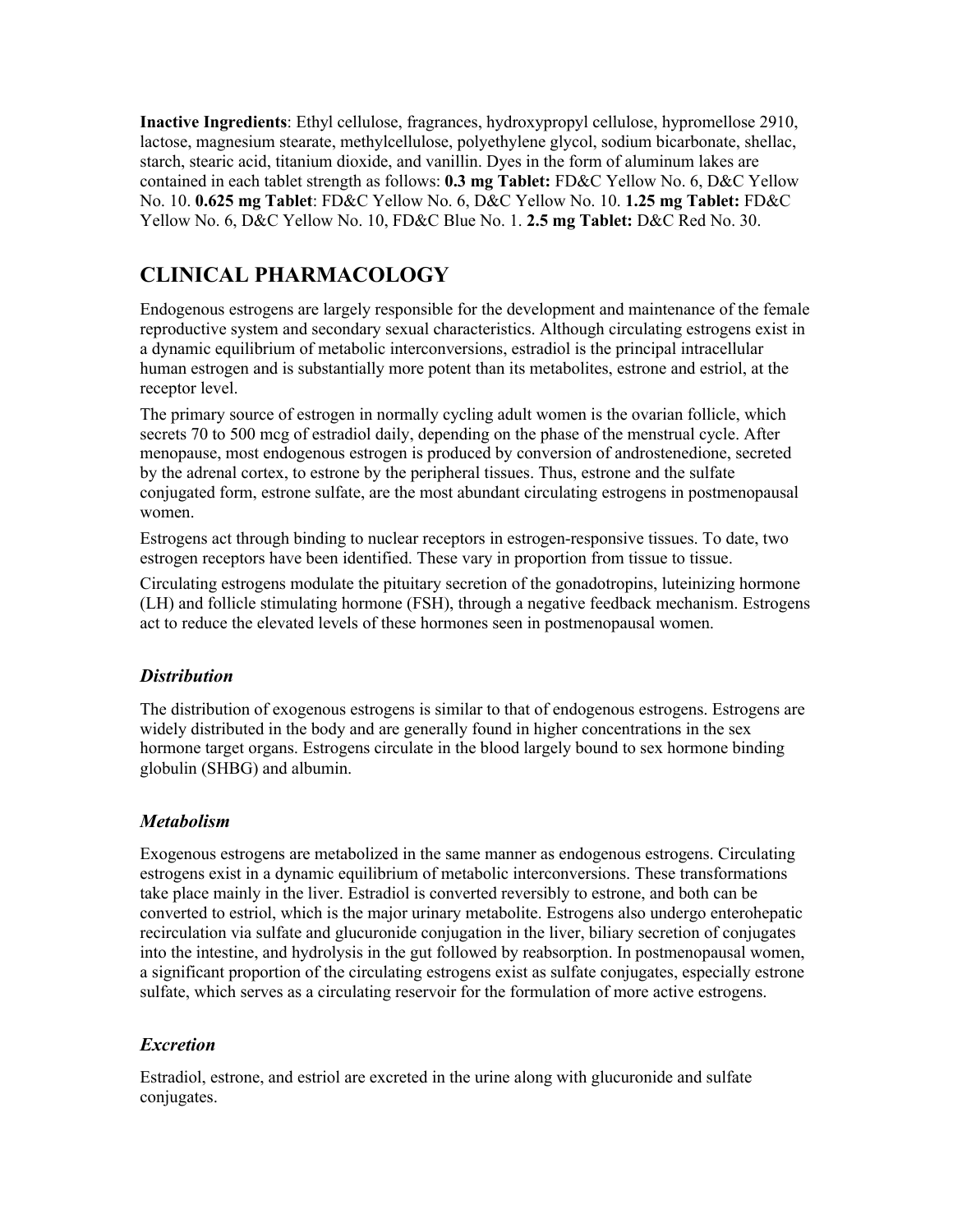### *Drug Interactions*

In vitro and in vivo studies have shown that estrogens are metabolized partially by cytochrome P450 3A4 (CYP3A4). Therefore, inducers or inhibitors of CYP3A4 may affect estrogen drug metabolism. Inducers of CYP3A4 such as St. John's Wort preparations (Hypericum perforatum), phenobarbital, carbamazepine, and rifampin may reduce plasma concentrations of estrogens, possibly resulting in a decrease in therapeutic effects and/or changes in the uterine bleeding profile. Inhibitors of CYP3A4 such as erythromycin, clarithromycin, ketoconazole, itraconazole, ritonavir and grapefruit juice may increase plasma concentrations of estrogens and may result in side effects.

### <span id="page-2-0"></span>**Clinical Studies**

### *Women's Health Initiative Studies*

The Women's Health Initiative (WHI) enrolled a total of 27,000 predominantly healthy postmenopausal women to assess the risks and benefits of either the use of oral 0.625 mg conjugated estrogens (CE) per day alone or the use of oral 0.625 mg conjugated estrogens plus 2.5 mg medroxyprogesterone acetate (MPA) per day compared to placebo in the prevention of certain chronic diseases. The primary endpoint was the incidence of coronary heart disease (CHD) (nonfatal myocardial infarction and CHD death), with invasive breast cancer as the primary adverse outcome studied. A "global index" included the earliest occurrence of CHD, invasive breast cancer, stroke, pulmonary embolism (PE), endometrial cancer, colorectal cancer, hip fracture, or death due to other cause. The study did not evaluate the effects of CE or CE/MPA on menopausal symptoms.

The CE/MPA substudy was stopped early because, according to the predefined stopping rule, the increased risk of breast cancer and cardiovascular events exceeded the specified benefits included in the "global index." Results of the CE/MPA substudy, which included 16,608 women (average age of 63 years, range 50 to 79; 83.9% White, 6.5% Black, 5.5% Hispanic), after an average follow-up of 5.2 years are presented in Table 1 below:

| Event <sup>c</sup>  | <b>Relative Risk CE/MPA</b> | Placebo $n = 8102$                    | $CE/MPA$ n = 8506 |
|---------------------|-----------------------------|---------------------------------------|-------------------|
|                     | vs placebo at 5.2 Years     |                                       |                   |
|                     | (95% CI*)                   |                                       |                   |
|                     |                             | Absolute Risk per 10,000 Person-years |                   |
| CHD events          | $1.29(1.02-1.63)$           | 30                                    | 37                |
| Non-fatal MI        | $1.32$ (1.02-1.72)          | 23                                    | 30                |
| CHD death           | $1.18(0.70-1.97)$           | 6                                     | 7                 |
| Invasive breast     | $1.26(1.00-1.59)$           | 30                                    | 38                |
| cancer <sup>b</sup> |                             |                                       |                   |
| <b>Stroke</b>       | $1.41(1.07-1.85)$           | 21                                    | 29                |
| Pulmonary           | $2.13(1.39-3.25)$           | 8                                     | 16                |
| embolism            |                             |                                       |                   |
| Colorectal cancer   | $0.63(0.43-0.92)$           | 16                                    | 10                |
| Endometrial         | $0.83(0.47-1.47)$           | 6                                     | 5                 |
| cancer              |                             |                                       |                   |
| Hip fracture        | $0.66(0.45-0.98)$           | 15                                    | 10                |
| Death due to        | $0.92(0.74-1.14)$           | 40                                    | 37                |

#### **Table 1. RELATIVE AND ABSOLUTE RISK SEEN IN THE CE/MPA SUBSTUDY OF WHI<sup>a</sup>**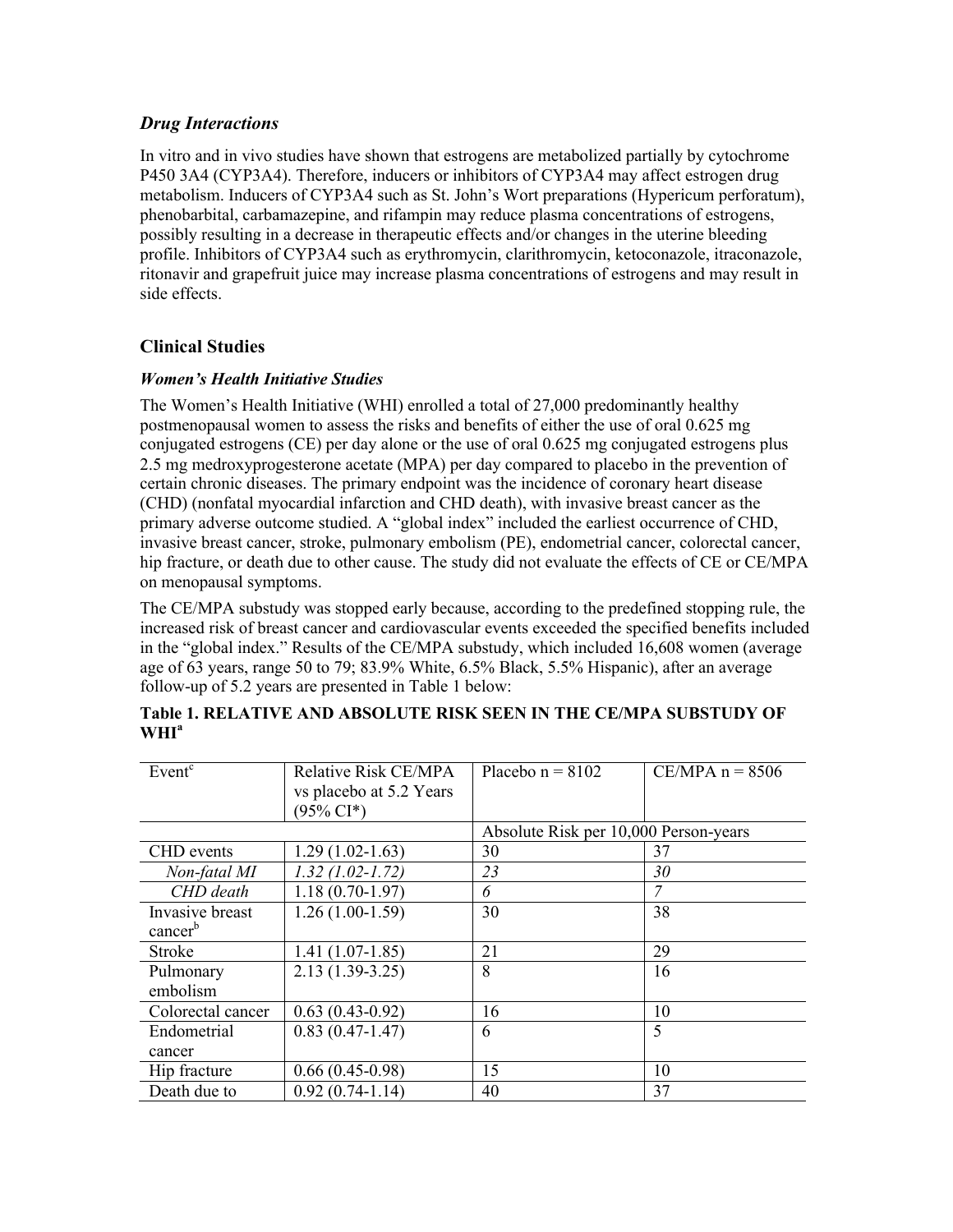| causes other than<br>the events above |                   |     |     |
|---------------------------------------|-------------------|-----|-----|
| Global Index <sup>c</sup>             | $1.15(1.03-1.28)$ | 151 | 170 |
| Deep vein                             | $2.07(1.49-2.87)$ | 13  | 26  |
| thrombosis <sup>d</sup>               |                   |     |     |
| Vertebral                             | $0.66(0.44-0.98)$ | 15  | 9   |
| fractures <sup>d</sup>                |                   |     |     |
| Other                                 | $0.77(0.69-0.86)$ | 170 | 131 |
| osteoporotic                          |                   |     |     |
| fractures <sup>d</sup>                |                   |     |     |

a adapted from JAMA, 2002; 288:321-333

<sup>b</sup> includes metastatic and non-metastatic breast cancer with the exception of in situ breast cancer

<sup>c</sup> a subset of the events was combined in a "global index", defined as the earliest occurrence of CHD events, invasive breast cancer, stroke, pulmonary embolism, endometrial cancer, colorectal cancer, hip fracture, or death due to other causes

<sup>d</sup> not included in Global Index

\* nominal confidence intervals unadjusted for multiple looks and multiple comparisons

For those outcomes included in the "global index," absolute excess risks per 10,000 women-years in the group treated with CE/MPA were 7 more CHD events, 8 more strokes, 8 more PEs, and 8 more invasive breast cancers, while absolute risk reductions per 10,000 women-years were 6 fewer colorectal cancers and 5 fewer hip fractures. The absolute excess risk of events included in the "global index" was 19 per 10,000 women-years. There was no difference between the groups in terms of all-cause mortality. (See **Boxed Warning, WARNINGS,** and **PRECAUTIONS**.)

### *Women's Health Initiative Memory Study*

The Women's Health Initiative Memory Study (WHIMS), a substudy of WHI, enrolled 4,532 predominantly healthy postmenopausal women 65 years of age and older (47% were age 65 to 69 years, 35% were 70 to 74 years, and 18% were 75 years of age and older) to evaluate the effects of CE/MPA (0.625 mg conjugated estrogens plus 2.5 mg medroxyprogesterone acetate) on the incidence of probable dementia (primary outcome) compared with placebo. After an average follow-up of 4 years, 40 women in the estrogen/progestin group (45 per 10,000 women-years) and 21 in the placebo group (22 per 10,000 women-years) were diagnosed with probable dementia. The relative risk of probable dementia in the hormone therapy group was 2.05 (95% CI, 1.21 to 3.48) compared to placebo. Differences between groups became apparent in the first year of treatment. It is unknown whether these findings apply to younger postmenopausal women. (See **Boxed Warning** and **WARNINGS,** [Dementia.](#page-6-0))

# <span id="page-3-0"></span>**INDICATIONS AND USAGE**

Menest is indicated in the:

- 1. Treatment of moderate to severe vasomotor symptoms associated with the menopause.
- 2. Treatment of moderate to severe symptoms of vulvar and vaginal atrophy associated with the menopause. When prescribing solely for the treatment of symptoms of vulvar and vaginal atrophy, topical vaginal products should be considered.
- 3. Female hypogonadism.
- 4. Female castration.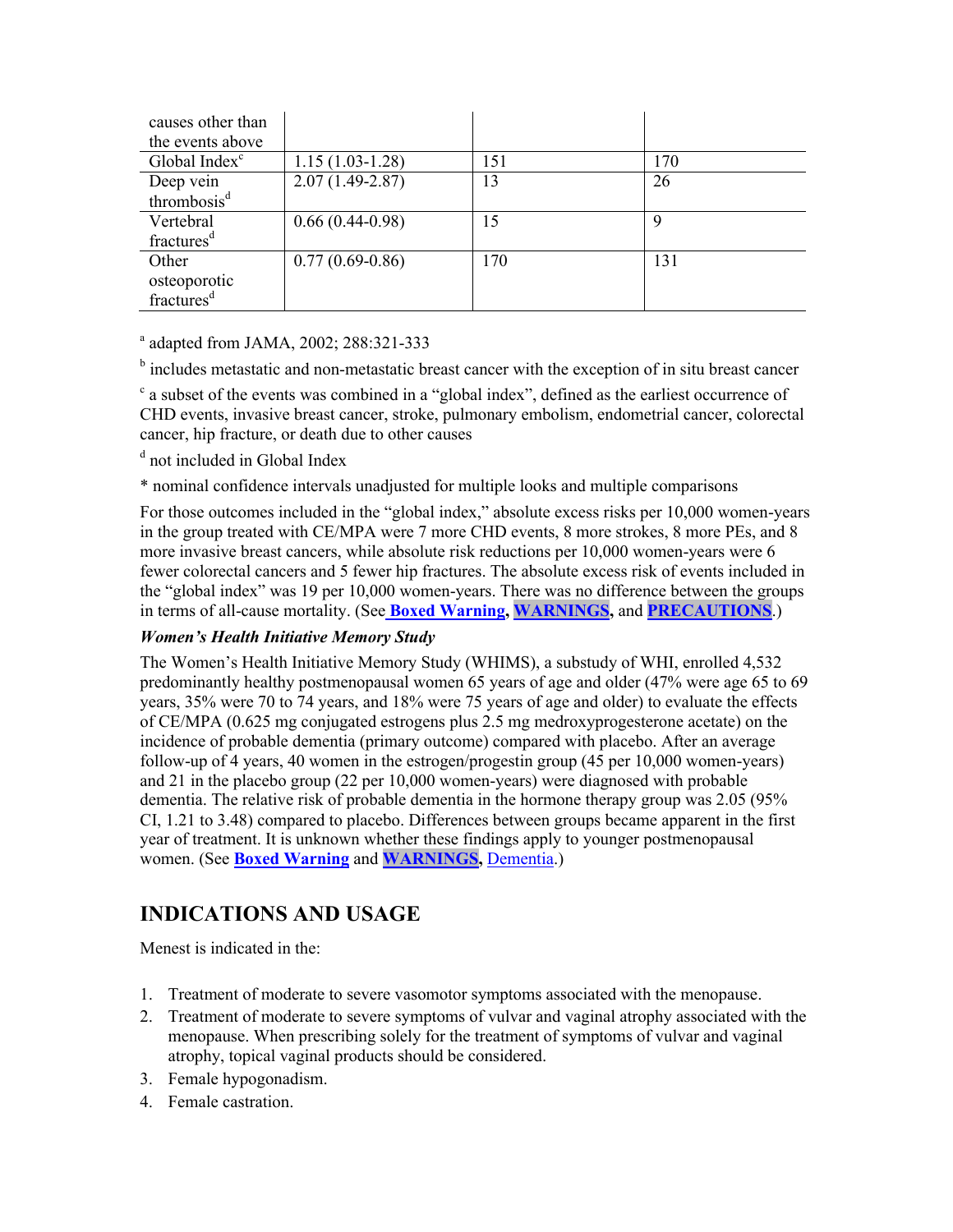- 5. Primary ovarian failure.
- 6. Breast cancer (for palliation only) in appropriately selected women and men with metastatic disease.
- 7. Prostatic carcinoma palliative therapy of advanced disease.

# <span id="page-4-1"></span>**CONTRAINDICATIONS**

Menest should not be used in women with any of the following conditions:

- 1. Undiagnosed abnormal genital bleeding.
- 2. Known, suspected, or history of cancer of the breast except in appropriately selected patients being treated for metastatic disease.
- 3. Known or suspected estrogen-dependent neoplasia.
- 4. Active deep vein thrombosis, pulmonary embolism or a history of these conditions.
- 5. Active or recent (e.g., within the past year) arterial thromboembolic disease (e.g., stroke, myocardial infarction).
- 6. Liver dysfunction or disease.
- 7. Menest should not be used in patients with known hypersensitivity to its ingredients.
- 8. Known or suspected pregnancy. There is no indication for Menest in pregnancy. There appears to be little or no increased risk of birth defects in children born to women who have used estrogens and progestins from oral contraceptives inadvertently during early pregnancy. (See [PRECAUTIONS.](#page-7-0))

# <span id="page-4-0"></span>**WARNINGS**

#### See [Boxed Warnings.](#page-0-0)

The use of unopposed estrogens in women who have a uterus is associated with an increased risk of endometrial cancer.

### **1. Cardiovascular disorders**

Estrogen and estrogen/progestin therapy has been associated with an increased risk of cardiovascular events such as myocardial infarction and stroke, as well as venous thrombosis and pulmonary embolism (venous thromboembolism or VTE). Should any of these occur or be suspected, estrogens should be discontinued immediately.

Risk factors for arterial vascular disease (e.g., hypertension, diabetes mellitus, tobacco use, hypercholesterolemia, and obesity) and/or venous thromboembolism (e.g., personal history or family history of VTE, obesity, and systemic lupus erythematosus) should be managed appropriately.

#### *a. Coronary heart disease and stroke*

In the Women's Health Initiative study (WHI), an increase in the number of myocardial infarctions and strokes has been observed in women receiving CE compared to placebo. These observations are preliminary. (See [CLINICAL PHARMACOLOGY](#page-1-0)**,** [Clinical Studies](#page-2-0).)

In the CE/MPA substudy of WHI, an increased risk of coronary heart disease (CHD) events (defined as nonfatal myocardial infarction and CHD death) was observed in women receiving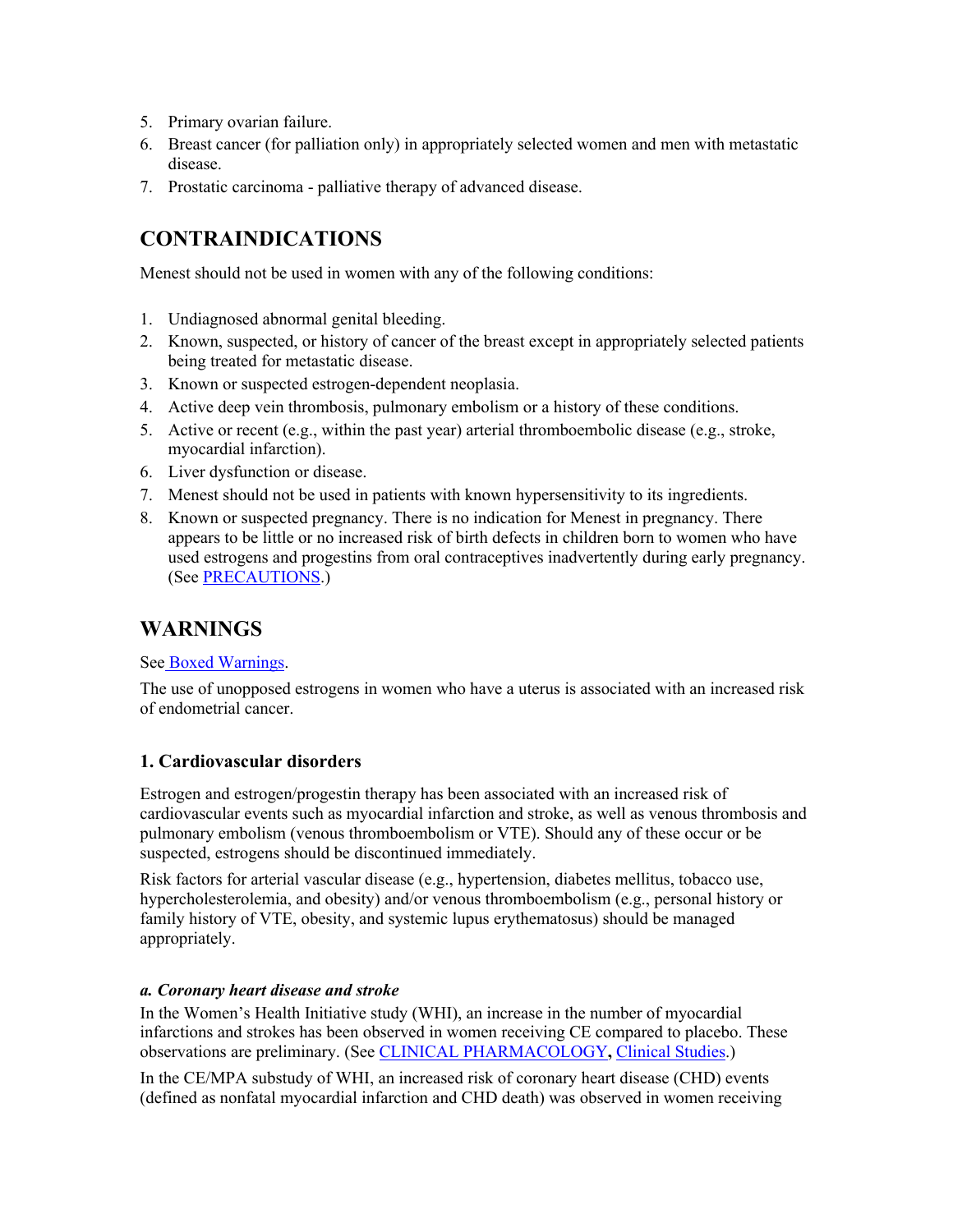CE/MPA compared to women receiving placebo (37 vs 30 per 10,000 women-years). The increase in risk was observed in year one and persisted.

In the same substudy of WHI, an increased risk of stroke was observed in women receiving CE/MPA compared to women receiving placebo (29 vs 21 per 10,000 women-years). The increase in risk was observed after the first year and persisted.

In postmenopausal women with documented heart disease ( $n = 2.763$ , average age 66.7 years) a controlled clinical trial of secondary prevention of cardiovascular disease (Heart and Estrogen/Progestin Replacement study; HERS) treatment with CE/MPA (0.625mg/2.5mg per day) demonstrated no cardiovascular benefit. During an average follow-up of 4.1 years, treatment with CE/MPA did not reduce the overall rate of CHD events in postmenopausal women with established coronary heart disease. There were more CHD events in the CE/MPA-treated group than in the placebo group in year 1, but not during the subsequent years. Two thousand three hundred and twenty-one women from the original HERS trial agreed to participate in an open label extension of HERS, HERS II. Average follow-up in HERS II was an additional 2.7 years, for a total of 6.8 years overall. Rates of CHD events were comparable among women in the CE/MPA group and the placebo group in HERS, HERS II and overall.

Large doses of estrogen (5 mg conjugated estrogens per day), comparable to those used to treat cancer of the prostate and breast, have been shown in a large prospective clinical trial in men to increase the risks of nonfatal myocardial infarction, pulmonary embolism, and thrombophlebitis.

#### *b. Venous thromboembolism (VTE)*

In the Women's Health Initiative study (WHI), an increase in VTE has been observed in women receiving CE compared to placebo. These observations are preliminary. (See CLINICAL [PHARMACOLOGY,](#page-1-0) [Clinical Studies](#page-2-0).)

In the CE/MPA substudy of WHI, a 2-fold greater rate of VTE, including deep venous thrombosis and pulmonary embolism, was observed in women receiving CE/MPA compared to women receiving placebo. The rate of VTE was 34 per 10,000 women-years in the CE/MPA group compared to 16 per 10,000 women-years in the placebo group. The increase in VTE risk was observed during the first year and persisted.

If feasible, estrogens should be discontinued at least 4 to 6 weeks before surgery of the type associated with an increased risk of thromboembolism, or during periods of prolonged immobilization.

### **2. Malignant neoplasms**

#### *a. Endometrial cancer*

The use of unopposed estrogens in women with intact uteri has been associated with an increased risk of endometrial cancer. The reported endometrial cancer risk among unopposed estrogen users is about 2- to 12- fold greater than in non-users, and appears dependent on duration of treatment and on estrogen dose. Most studies show no significant increased risk associated with use of estrogens for less than one year. The greatest risk appears associated with prolonged use, with increased risks of 15- to 24-fold for five to ten years or more and this risk has been shown to persist for at least 8 to 15 years after estrogen therapy is discontinued.

Clinical surveillance of all women taking estrogen/progestin combinations is important. Adequate diagnostic measures, including endometrial sampling when indicated, should be undertaken to rule out malignancy in all cases of undiagnosed persistent or recurring abnormal vaginal bleeding. There is no evidence that the use of natural estrogens results in a different endometrial risk profile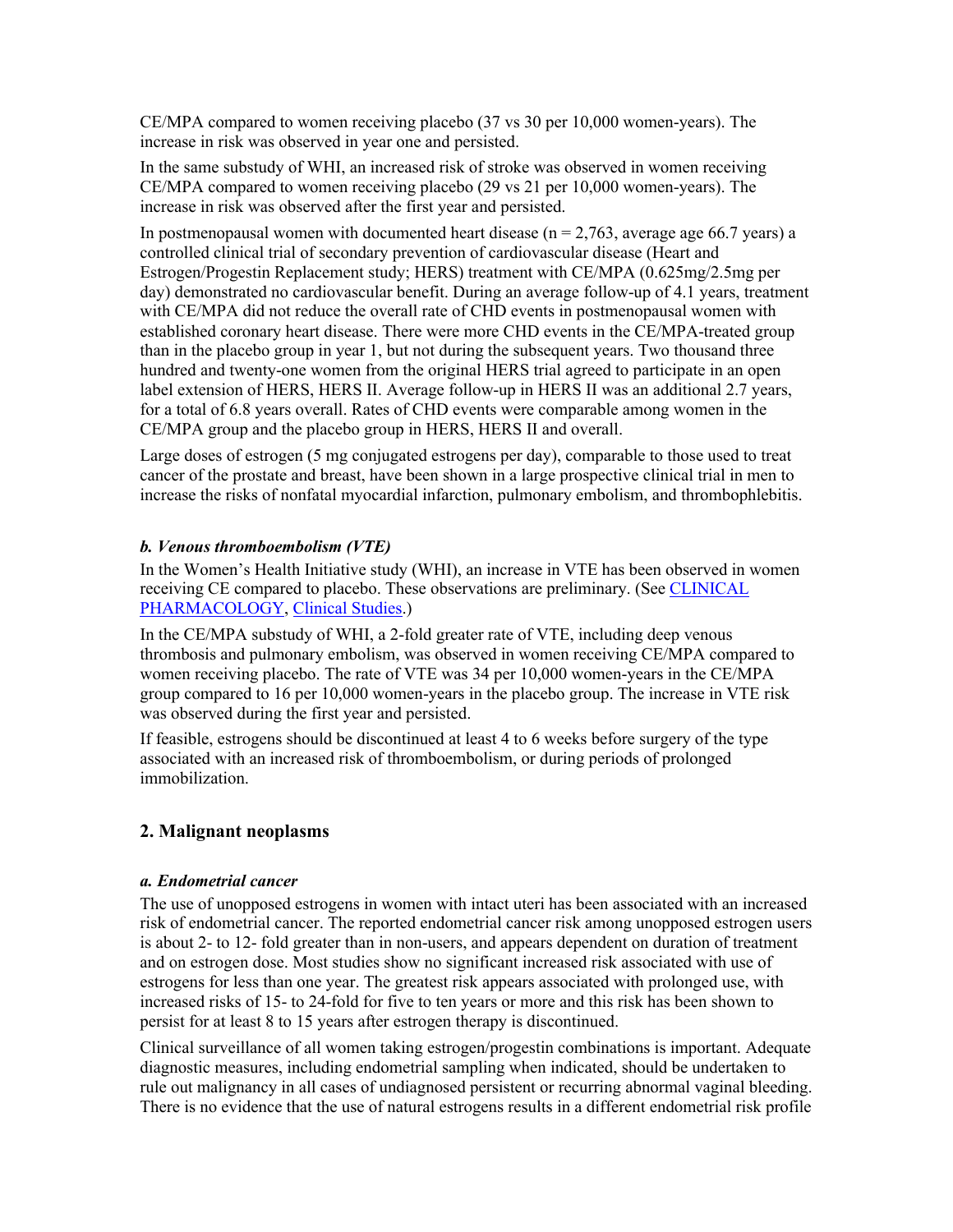than synthetic estrogens, of equivalent estrogen dose. Adding a progestin to estrogen therapy has been shown to reduce the risk of endometrial hyperplasia, which may be a precursor to endometrial cancer.

#### *b. Breast cancer*

The use of estrogens and progestins by postmenopausal women has been reported to increase the risk of breast cancer. The most important randomized clinical trial providing information about this issue is the Women's Health Initiative (WHI) substudy of CE/MPA (see [CLINICAL](#page-1-0)  [PHARMACOLOGY](#page-1-0)**,** [Clinical Studies](#page-2-0)). The results from observational studies are generally consistent with those of the WHI clinical trial and report no significant variation in the risk of breast cancer among different estrogens or progestins, doses, or routes of administration.

The CE/MPA substudy of WHI reported an increased risk of breast cancer in women who took CE/MPA for a mean follow-up of 5.6 years. Observational studies have also reported an increased risk for estrogen/progestin combination therapy, and a smaller increased risk for estrogen alone therapy, after several years of use. In the WHI trial and from observational studies, the excess risk increased with duration of use. From observational studies, the risk appeared to return to baseline in about five years after stopping treatment. In addition, observational studies suggest that the risk of breast cancer was greater, and became apparent earlier, with estrogen/progestin combination therapy as compared to estrogen alone therapy.

In the CE/MPA substudy, 26% of the women reported prior use of estrogen alone and/or estrogen/progestin combination hormone therapy. After a mean follow-up of 5.6 years during the clinical trial, the overall relative risk of invasive breast cancer was 1.24 (95% confidence interval  $1.01 - 1.54$ ), and the overall absolute risk was 41 vs 33 cases per 10,000 women-years, for CE/MPA compared with placebo. Among women who reported prior use of hormone therapy, the relative risk of invasive breast cancer was 1.86, and the absolute risk was 46 vs 25 cases per 10,000 women-years, for CE/MPA compared with placebo. Among women who reported no prior use of hormone therapy, the relative risk of invasive breast cancer was 1.09, and the absolute risk was 40 vs 36 cases per 10,000 women-years for CE/MPA compared with placebo. In the same substudy, invasive breast cancers were larger and diagnosed at a more advanced stage in the CE/MPA group compared with the placebo group. Metastatic disease was rare with no apparent difference between the two groups. Other prognostic factors such as histologic subtype, grade and hormone receptor status did not differ between the groups.

The use of estrogen plus progestin has been reported to result in an increase in abnormal mammograms requiring further evaluation. All women should receive yearly breast examinations by a healthcare provider and perform monthly breast self-examinations. In addition, mammography examinations should be scheduled based on patient age, risk factors, and prior mammogram results.

### <span id="page-6-0"></span>**3. Dementia**

In the Women's Health Initiative Memory Study (WHIMS), 4,532 generally healthy postmenopausal women 65 years of age and older were studied, of whom 35% were 70 to 74 years of age and 18% were 75 or older. After an average follow-up of 4 years, 40 women being treated with CE/MPA (1.8%,  $n = 2,229$ ) and 21 women in the placebo group (0.9%,  $n = 2,303$ ) received diagnoses of probable dementia. The relative risk for CE/MPA versus placebo was 2.05 (95% confidence interval  $1.21 - 3.48$ ), and was similar for women with and without histories of menopausal hormone use before WHIMS. The absolute risk of probable dementia for CE/MPA versus placebo was 45 versus 22 cases per 10,000 women-years, and the absolute excess risk for CE/MPA was 23 cases per 10,000 women-years.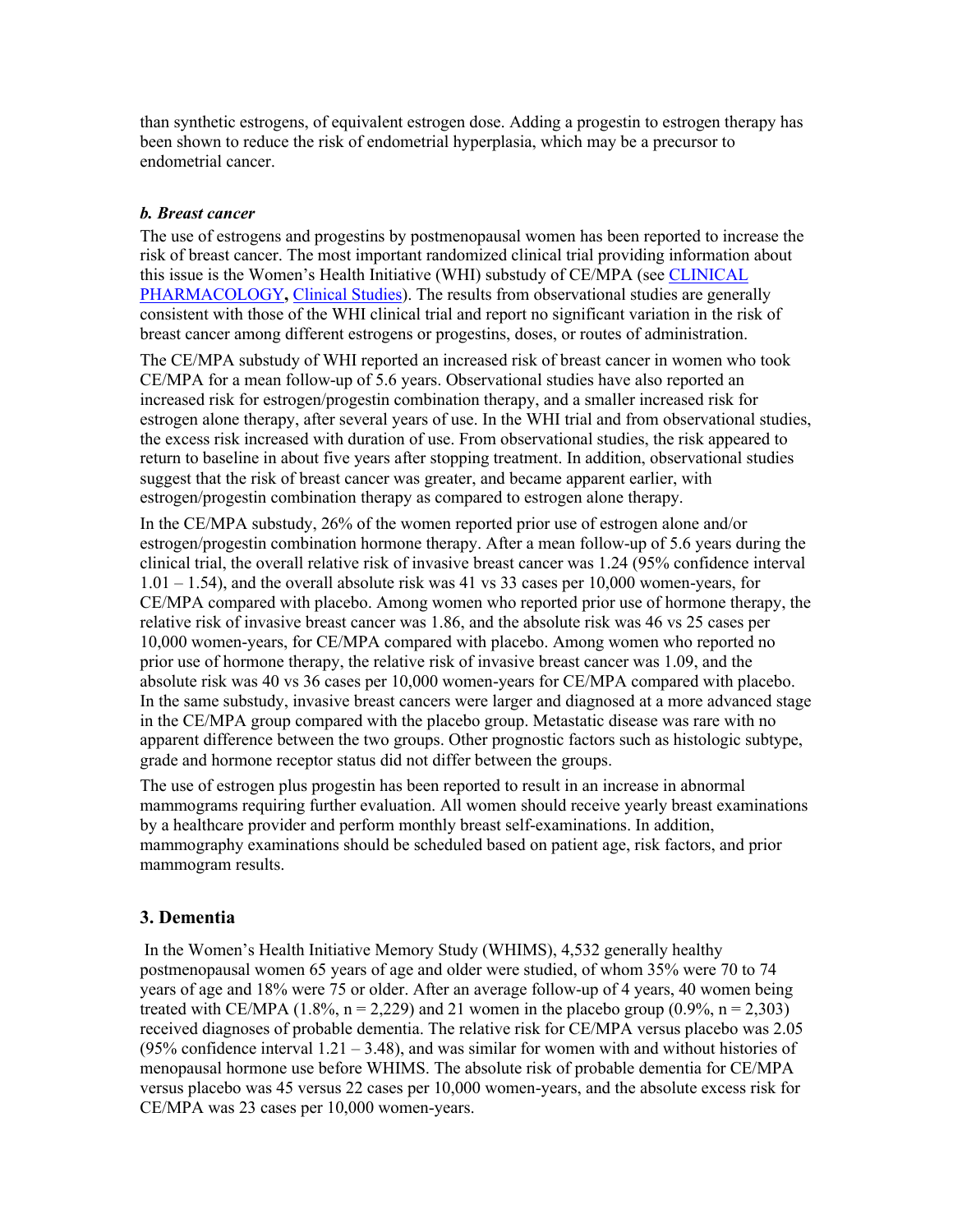It is unknown whether these findings apply to younger postmenopausal women. (See [CLINICAL](#page-1-0)  [PHARMACOLOGY](#page-1-0)**,** [Clinical Studies](#page-2-0) and [PRECAUTIONS](#page-7-0)**,** [GERIATRIC USE](#page-10-0).)

It is unknown whether these findings apply to estrogen alone therapy.

### **4. Gallbladder disease**

A 2- to 4-fold increase in the risk of gallbladder disease requiring surgery in postmenopausal women receiving estrogens has been reported.

### **5. Hypercalcemia**

Estrogen administration may lead to severe hypercalcemia in patients with breast cancer and bone metastases. If hypercalcemia occurs, use of the drug should be stopped and appropriate measures taken to reduce the serum calcium level.

### **6. Visual abnormalities**

Retinal vascular thrombosis has been reported in patients receiving estrogens. Discontinue medication pending examination if there is a sudden partial or complete loss of vision, or a sudden onset of proptosis, diplopia, or migraine. If examination reveals papilledema or retinal vascular lesions, estrogens should be permanently discontinued.

### **7. Hepatic adenoma**

Benign hepatic adenomas appear to be associated with the use of oral contraceptives. Although benign, and rare, these may rupture and may cause death through intra-abdominal hemorrhage. Such lesions have not yet been reported in association with other estrogen or progestagen preparations but should be considered in estrogen users having abdominal pain and tenderness, abdominal mass, or hypovolemic shock. Hepatocellular carcinoma has also been reported in women taking estrogen-containing oral contraceptives. The relationship of this malignancy to these drugs is not known at this time.

## <span id="page-7-0"></span>**PRECAUTIONS**

### **A. GENERAL**

### *1. Addition of a progestin when a woman has not had a hysterectomy*

Studies of the addition of progestin for 10 or more days of a cycle of estrogen administration, or daily with estrogen in a continuous regimen, have reported a lowered incidence of endometrial hyperplasia than would be induced by estrogen treatment alone. Endometrial hyperplasia may be a precursor to endometrial cancer.

There are, however, possible risks that may be associated with the use of progestins with estrogens compared to estrogen-alone regimens. These include a possible increased risk of breast cancer.

#### *2. Elevated blood pressure*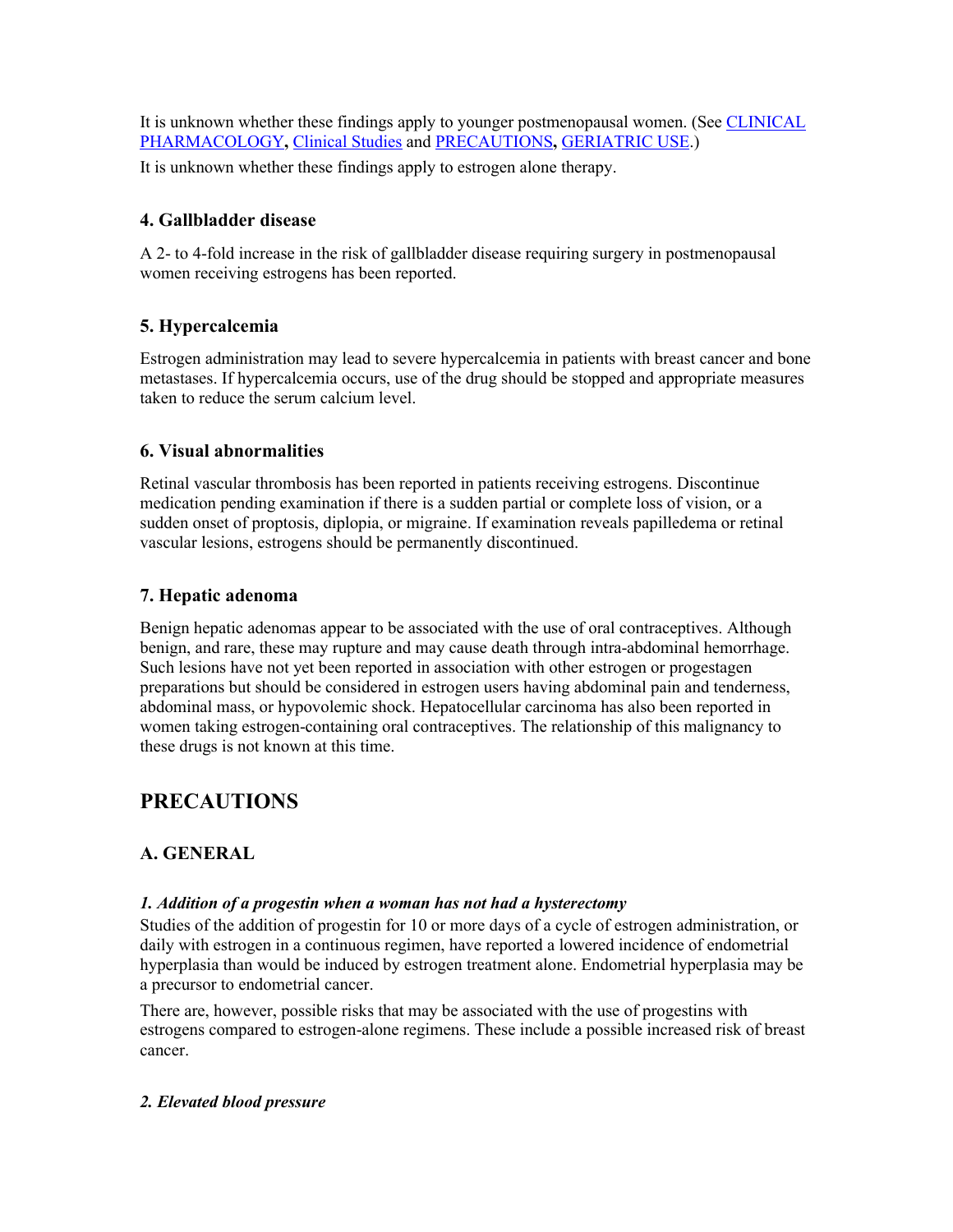In a small number of case reports, substantial increases in blood pressure have been attributed to idiosyncratic reactions to estrogens. In a large, randomized, placebo-controlled clinical trial, a generalized effect of estrogens on blood pressure was not seen. Blood pressure should be monitored at regular intervals with estrogen use.

#### *3. Hypertriglyceridemia*

In patients with pre-existing hypertriglyceridemia, estrogen therapy may be associated with elevations of plasma triglycerides leading to pancreatitis and other complications.

### *4. Impaired liver function and past history of cholestatic jaundice*

Estrogens may be poorly metabolized in patients with impaired liver function. For patients with a history of cholestatic jaundice associated with past estrogen use or with pregnancy, caution should be exercised and in the case of recurrence, medication should be discontinued.

#### *5. Hypothyroidism*

Estrogen administration leads to increased thyroid-binding globulin (TBG) levels. Patients with normal thyroid function can compensate for the increased TBG by making more thyroid hormone, thus maintaining free  $T_4$  and  $T_3$  serum concentrations in the normal range. Patients dependent on thyroid hormone replacement therapy who are also receiving estrogens may require increased doses of their thyroid replacement therapy. These patients should have their thyroid function monitored in order to maintain their free thyroid hormone levels in an acceptable range.

#### *6. Fluid retention*

Because estrogens may cause some degree of fluid retention, patients with conditions that might be influenced by this factor, such as a cardiac or renal dysfunction, warrant careful observation when estrogens are prescribed.

### *7. Hypocalcemia*

Estrogens should be used with caution in individuals with severe hypocalcemia.

#### *8. Ovarian cancer*

The CE/MPA substudy of WHI reported that estrogen plus progestin increased the risk of ovarian cancer. After an average follow-up of 5.6 years, the relative risk for ovarian cancer for CE/MPA versus placebo was 1.58 (95% confidence interval  $0.77 - 3.24$ ) but was not statistically significant. The absolute risk for CE/MPA versus placebo was 4.2 versus 2.7 cases per 10,000 women-years. In some epidemiologic studies, the use of estrogen alone, in particular for ten or more years, has been associated with an increased risk of ovarian cancer. Other epidemiologic studies have not found these associations.

### *9. Exacerbation of endometriosis*

Endometriosis may be exacerbated with administration of estrogens. A few cases of malignant transformation of residual endometrial implants have been reported in women treated posthysterectomy with estrogen alone therapy. For patients known to have residual endometriosis post-hysterectomy, the addition of progestin should be considered.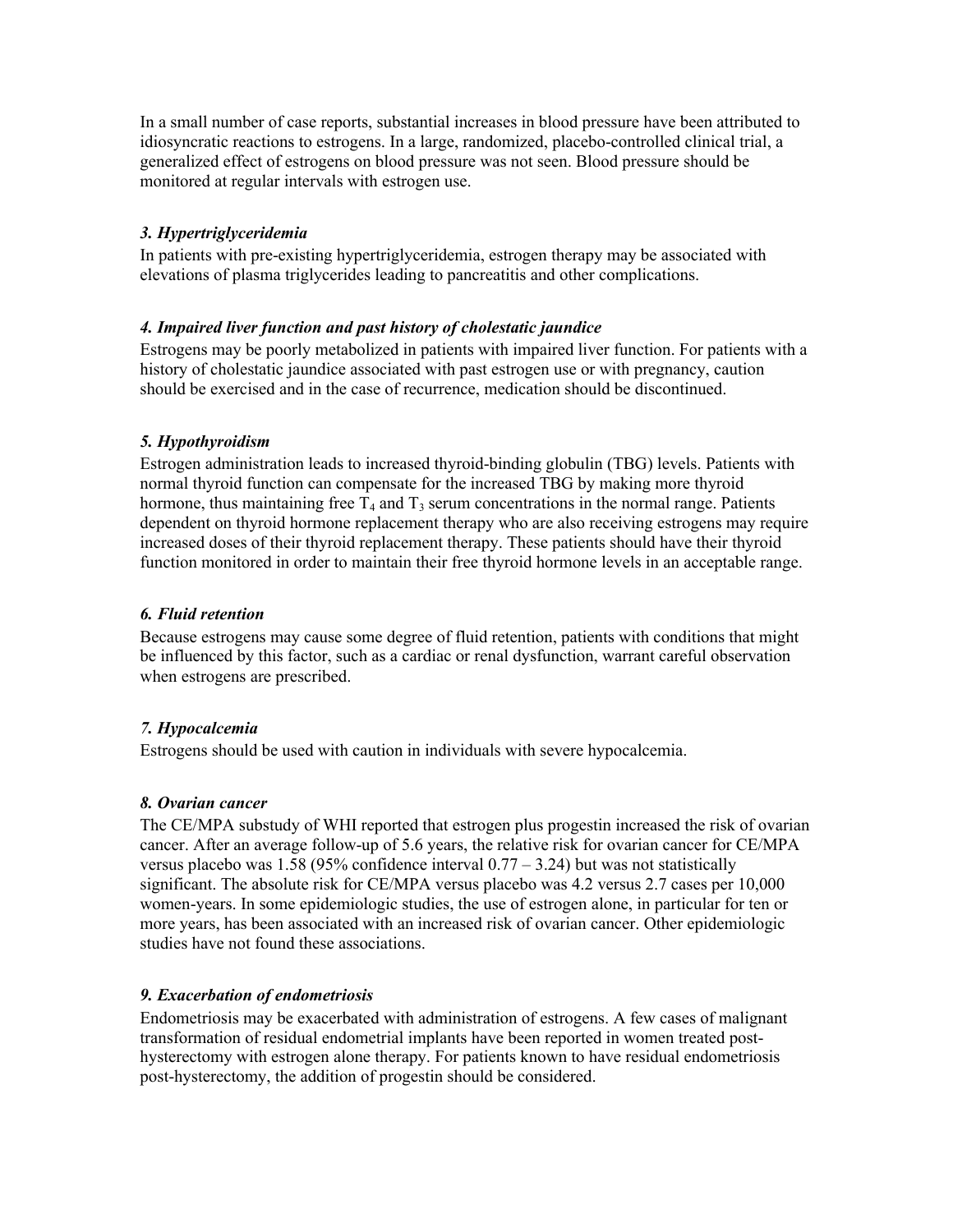#### *10. Exacerbation of other conditions*

Estrogens may cause an exacerbation of asthma, diabetes mellitus, epilepsy, migraine or porphyria, systemic lupus erythematosus, and hepatic hemangiomas and should be used with caution in women with these conditions.

### <span id="page-9-0"></span>**B. PATIENT INFORMATION**

Physicians are advised to discuss the [PATIENT INFORMATION](#page-9-0) leaflet with patients for whom they prescribe Menest.

### **C. LABORATORY TESTS**

Estrogen administration should be initiated at the lowest dose approved for the indication and then guided by clinical response, rather than by serum hormone levels (e.g., estradiol, FSH).

### **D. DRUG/LABORATORY TEST INTERACTIONS**

- 1. Accelerated prothrombin time, partial thromboplastin time, and platelet aggregation time; increased platelet count; increased factors II, VII antigen, VIII antigen, VIII coagulant activity; IX, X, XII, VII-X complex, II-VII-X complex, and beta-thromboglobulin; decreased levels of antifactor Xa and antithrombin III, decreased antithrombin III activity; increased levels of fibrinogen and fibrinogen activity; increased plasminogen antigen and activity.
- 2. Increased thyroid-binding globulin (TBG) levels leading to increased circulating total thyroid hormone levels as measured by protein-bound iodine (PBI),  $T_4$  levels (by column or by radioimmunoassay) or  $T_3$  levels by radioimmunoassay.  $T_3$  resin uptake is decreased, reflecting the elevated TBG. Free  $T_4$  and free  $T_3$  concentrations are unaltered. Patients on thyroid replacement therapy may require higher doses of thyroid hormone.
- 3. Other binding proteins may be elevated in serum (i.e., corticosteroid binding globulin (CBG), sex hormone binding globulin (SHBG)) leading to increased total circulating corticosteroids and sex steroids, respectively. Free hormone concentrations may be decreased. Other plasma proteins may be increased (angiotensinogen/renin substrate, alpha-1-antitrypsin, ceruloplasmin).
- 4. Increased plasma HDL and  $HDL<sub>2</sub>$  cholesterol subfraction concentrations, reduced LDL cholesterol concentration, increased triglycerides levels.
- 5. Impaired glucose tolerance.
- 6. Reduced response to metyrapone test.

### **E. CARCINOGENESIS, MUTAGENESIS, AND IMPAIRMENT OF FERTILITY**

Long-term continuous administration of estrogen, with and without progestin, in women with and without a uterus, has shown an increased risk of endometrial cancer, breast cancer, and ovarian cancer. (See [Boxed Warning](#page-0-0)**,** [WARNINGS](#page-4-0) and [PRECAUTIONS](#page-7-0).)

Long-term continuous administration of natural and synthetic estrogens in certain animal species increases the frequency of carcinomas of the breast, uterus, cervix, vagina, testis, and liver.

### **F. PREGNANCY**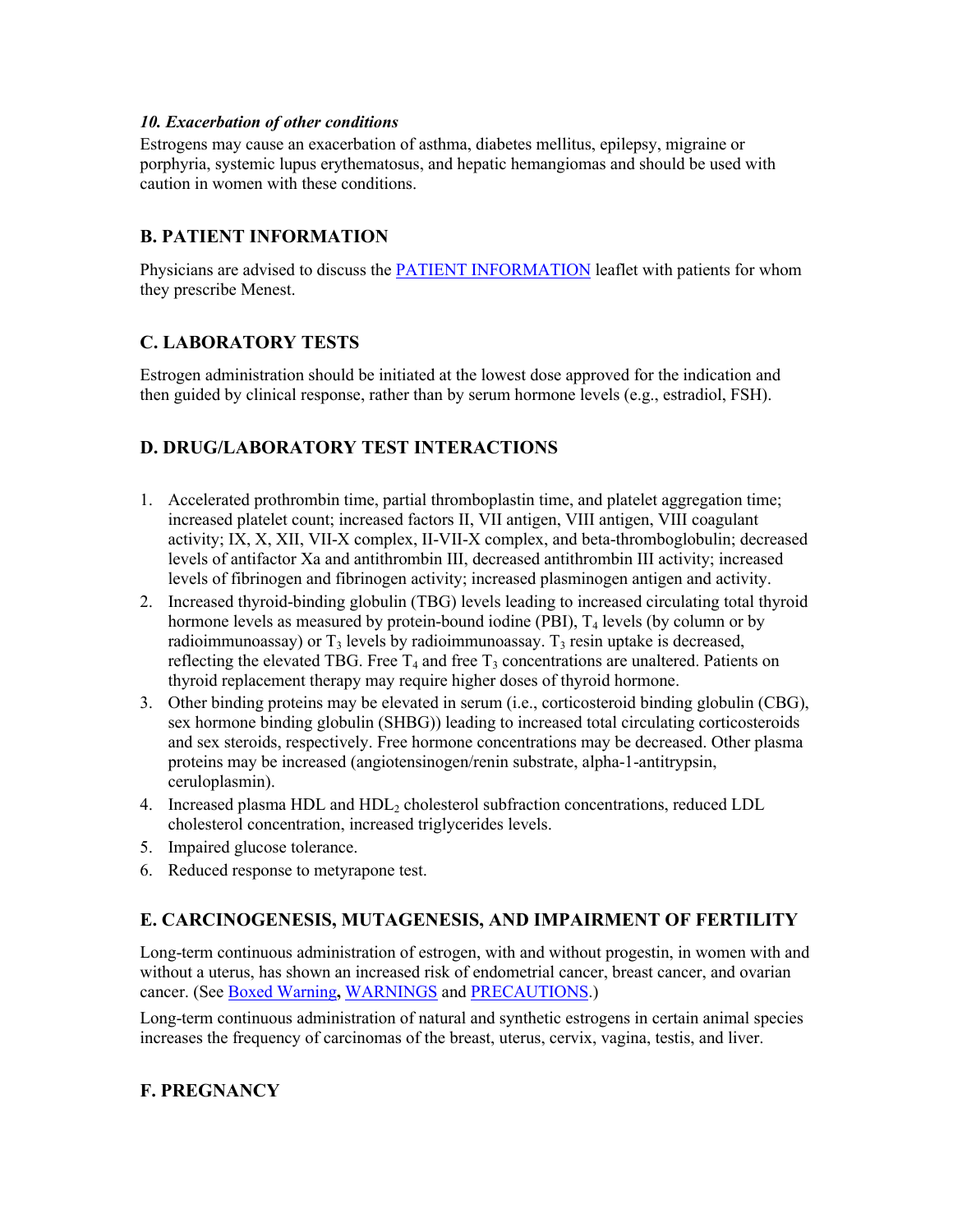Menest should not be used during pregnancy. (See [CONTRAINDICATIONS](#page-4-1).)

### **G. NURSING MOTHERS**

Estrogen administration to nursing mothers has been shown to decrease the quantity and quality of the milk. Detectable amounts of estrogens have been identified in the milk of mothers receiving this drug. Caution should be exercised when Menest is administered to a nursing mother.

### **H. PEDIATRIC USE**

Safety and effectiveness in pediatric patients have not been established.

### <span id="page-10-0"></span>**I. GERIATRIC USE**

In the Women's Health Initiative Memory Study, including 4,532 women 65 years of age and older, followed for an average of 4 years,  $82\%$  (n = 3,729) were 65 to 74 while 18% (n = 803) were 75 and over. Most women (80%) had no prior hormone therapy use. Women treated with conjugated estrogens plus medroxyprogesterone acetate were reported to have a two-fold increase in the risk of developing probable dementia. Alzheimer's disease was the most common classification of probable dementia in both the conjugated estrogens plus medroxyprogesterone acetate group and the placebo group. Ninety percent of the cases of probable dementia occurred in the 54% of women that were older than 70. (See [WARNINGS](#page-4-0)**,** [Dementia](#page-6-0).)

It is unknown whether these findings apply to estrogen alone therapy.

# **ADVERSE REACTIONS**

See [Boxed Warnings,](#page-0-0) [WARNINGS](#page-4-0) and [PRECAUTIONS](#page-7-0) .

The following additional adverse reactions have been reported with estrogens and/or progestin therapy.

### **1. Genitourinary system**

Changes in vaginal bleeding pattern and abnormal withdrawal bleeding or flow; breakthrough bleeding; spotting; dysmenorrhea, increase in size of uterine leiomyomata; vaginitis, including vaginal candidiasis; change in amount of cervical secretion; changes in cervical ectropion; ovarian cancer; endometrial hyperplasia; endometrial cancer; premenstrual like syndrome, amenorrhea during and after treatment; cystitis like syndrome.

### **2. Breasts**

Tenderness, enlargement, pain, nipple discharge, galactorrhea; fibrocystic breast changes; breast cancer.

### **3. Cardiovascular**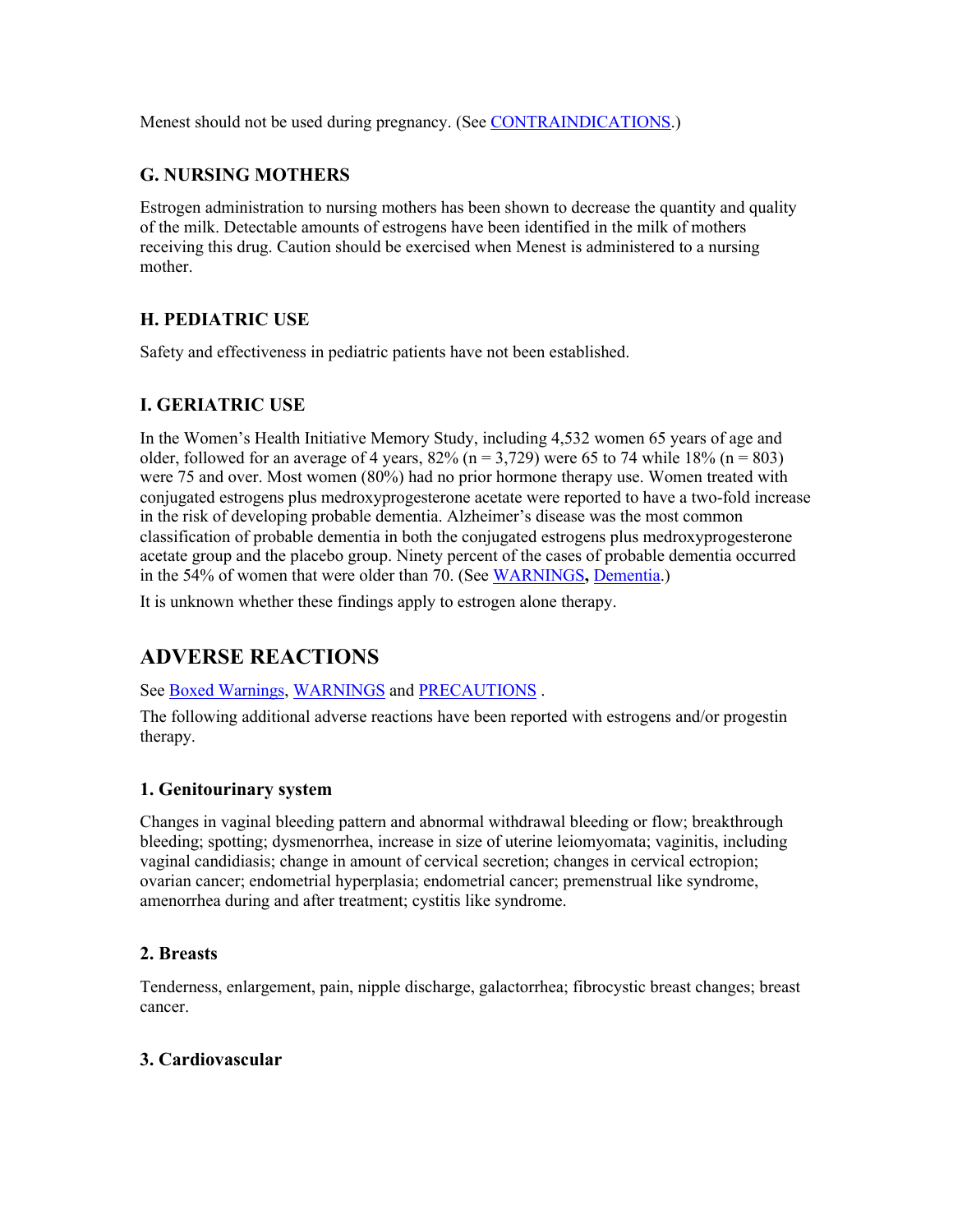Deep and superficial venous thrombosis; pulmonary embolism; thrombophlebitis; myocardial infarction; stroke; increase in blood pressure.

### **4. Gastrointestinal**

Nausea, vomiting; abdominal cramps, bloating; cholestatic jaundice; increased incidence of gall bladder disease; pancreatitis, enlargement of hepatic hemangiomas.

### **5. Skin**

Chloasma or melasma, that may persist when drug is discontinued; erythema multiforme; erythema nodosum; hemorrhagic eruption; loss of scalp hair; hirsutism; pruritus, rash.

### **6. Eyes**

Retinal vascular thrombosis; steepening of corneal curvature; intolerance to contact lenses.

### **7. Central nervous system**

Headache; migraine; dizziness; mental depression; chorea; nervousness; mood disturbances; irritability; exacerbation of epilepsy, dementia.

### **8. Miscellaneous**

Increase or decrease in weight; reduced carbohydrate tolerance; aggravation of porphyria; edema; arthalgias; leg cramps; changes in libido; urticaria, angioedema, anaphylactoid/anaphylactic reactions; hypocalcemia; exacerbation of asthma; increased triglycerides.

## **OVERDOSAGE**

Serious ill effects have not been reported following acute ingestion of large doses of estrogencontaining drug products by young children. Overdosage of estrogen may cause nausea and vomiting, and withdrawal bleeding may occur in females.

## **DOSAGE AND ADMINISTRATION**

When estrogen is prescribed for a postmenopausal woman with a uterus, a progestin should also be initiated to reduce the risk of endometrial cancer. A woman without a uterus does not need progestin. Use of estrogen, alone or in combination with a progestin, should be with the lowest effective dose and for the shortest duration consistent with treatment goals and risks for the individual woman. Patients should be reevaluated periodically as clinically appropriate (e.g., 3 month to 6-month intervals) to determine if treatment is still necessary (See [Boxed Warnings](#page-0-0) and [WARNINGS](#page-4-0) .) For women who have a uterus, adequate diagnostic measures, such as endometrial sampling, when indicated, should be undertaken to rule out malignancy in cases of undiagnosed persistent or recurring abnormal vaginal bleeding.

Patients should be started at the lowest dose.

*1. Given cyclically for short term use only:*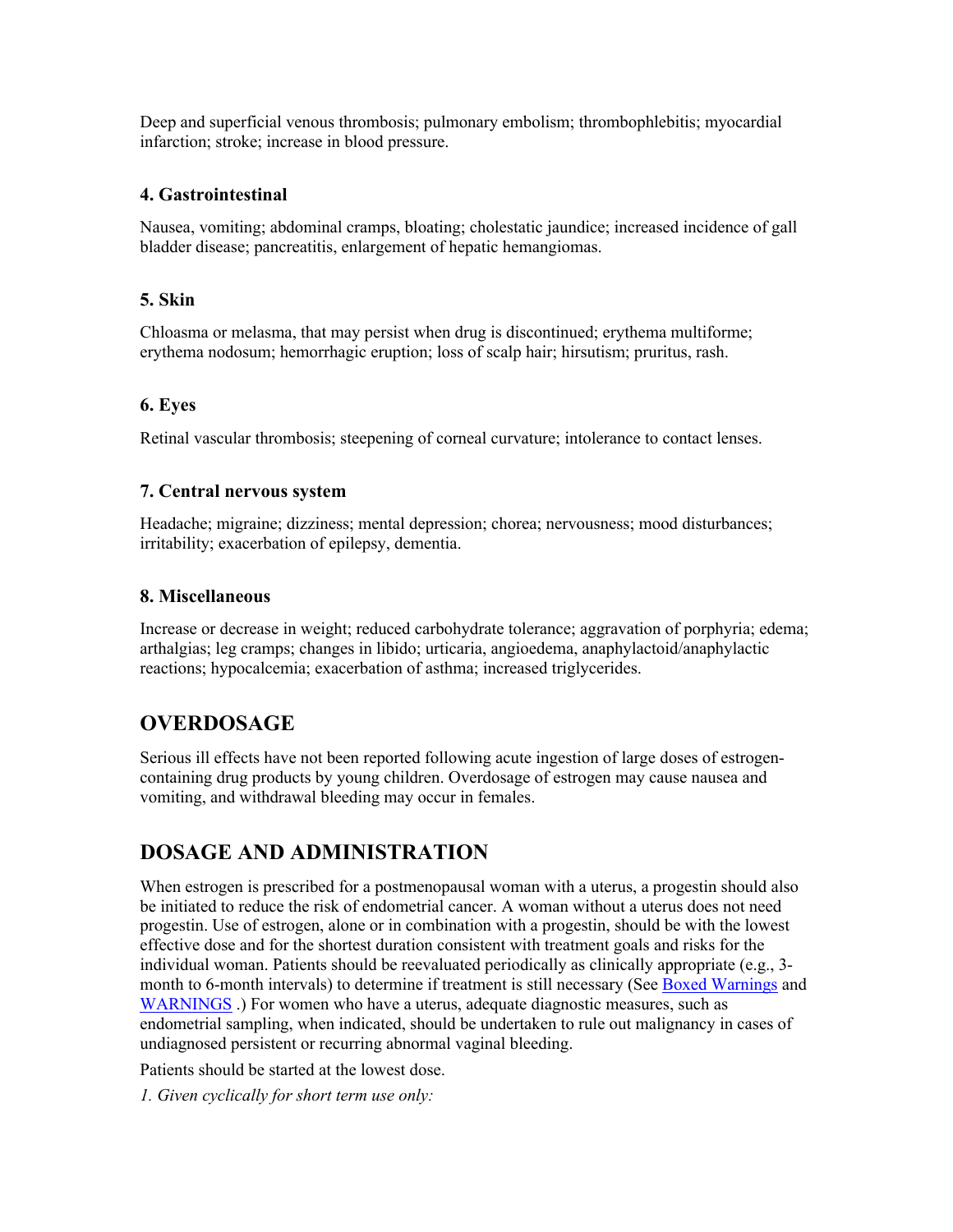For treatment of moderate to severe vasomotor symptoms, or moderate to severe symptoms of vulvar and vaginal atrophy associated with the menopause.

Administration should be cyclic (e.g., 3 weeks on and 1 week off).

### **USUAL DOSAGE RANGES:**

**Vasomotor symptoms** – 1.25 mg daily. If the patient has not menstruated within the last 2 months or more, cyclic administration is started arbitrarily. If the patient is menstruating, cyclic administration is started on day 5 of bleeding.

**Moderate to severe symptoms of vulvar and vaginal atrophy** – 0.3 mg to 1.25 mg or more daily, depending upon the tissue response of the individual patient. Administer cyclically.

*2. Given cyclically:* Female hypogonadism; female castration; primary ovarian failure.

### **USUAL DOSAGE RANGES:**

**Female hypogonadism** – 2.5 to 7.5 mg daily, in divided doses for 20 days, followed by a rest period of 10 days' duration. If bleeding does not occur by the end of this period, the same dosage schedule is repeated. The number of courses of estrogen therapy necessary to produce bleeding may vary depending on responsiveness of the endometrium. If bleeding occurs before the end of the 10 day period, begin a 20 day estrogen-progestin cyclic regimen with Menest (esterified estrogens tablets), 2.5 to 7.5 mg daily in divided doses, for 20 days. During the last 5 days of estrogen therapy, give an oral progestin. If bleeding occurs before this regimen is concluded, therapy is discontinued and may be resumed on the fifth day of bleeding.

**Female castration and primary ovarian failure** – 1.25 mg daily, cyclically. Adjust dosage upward or downward according to severity of symptoms and response of the patient. For maintenance, adjust dosage to lowest level that will provide effective control.

*3. Given chronically:* Inoperable progressing prostatic cancer — 1.25 to 2.5 mg three times daily. The effectiveness of therapy can be judged by phosphatase determinations as well as by symptomatic improvement of the patient.

Inoperable progressing breast cancer in appropriately selected men and postmenopausal women. (See [INDICATIONS AND USAGE](#page-3-0)) – Suggested dosage is 10 mg three times daily for a period of at least 3 months.

Treated patients with an intact uterus should be monitored closely for signs of endometrial cancer and appropriate diagnostic measures should be taken to rule out malignancy in the event of persistent or recurring abnormal vaginal bleeding. The lowest effective dose of Menest has not been determined.

# **HOW SUPPLIED**

### **Tablets:**

0.3 mg yellow, film-coated oblong tablet imprinted with M72

100's: **NDC** 61570-072-01

0.625 mg orange, film-coated oblong tablet imprinted with M73 100's: **NDC** 61570-073-01

1.25 mg green, film-coated oblong tablet imprinted with M74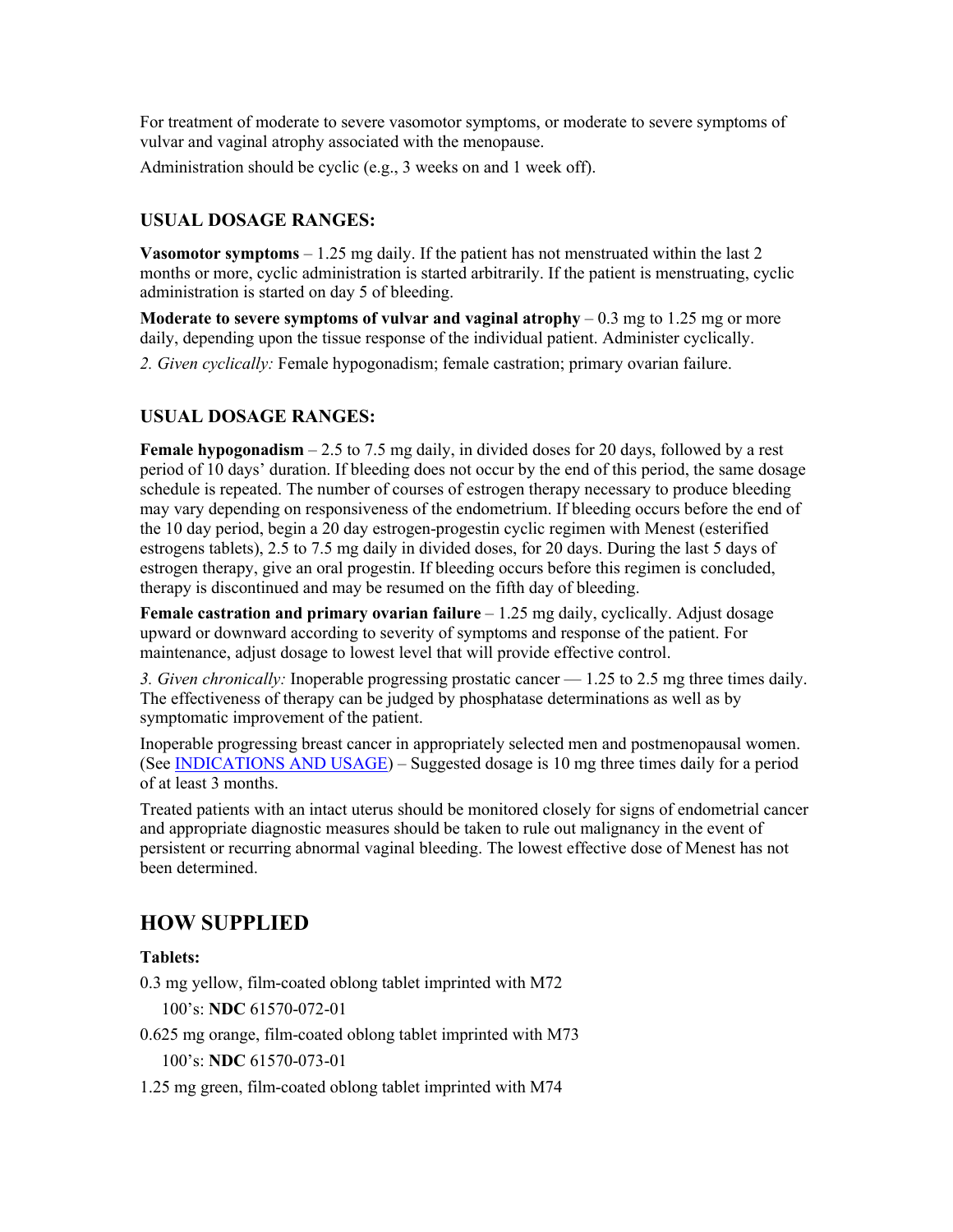100's: **NDC** 61570-074-01

2.5 mg pink, film-coated oblong tablet imprinted with M75

50's: **NDC** 61570-075-50

Do not store above 25ºC (77ºF).

This product's label may have been updated. For current full prescribing information, please visit [www.pfizer.com.](http://www.pfizer.com/)



LAB 1138–1.0 Revised: 4/2019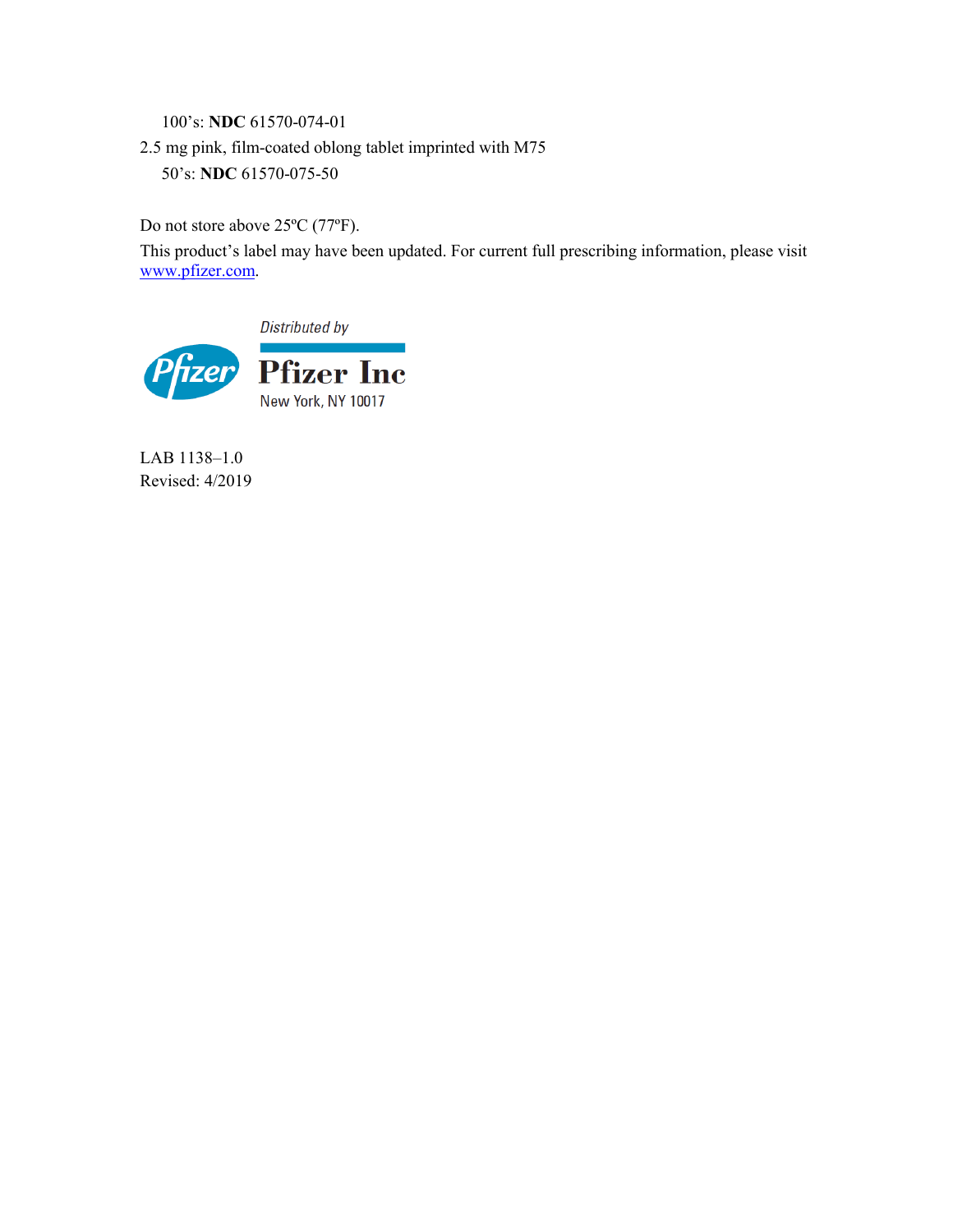# **PATIENT INFORMATION**

### **Menest ®**

(esterified estrogens tablets, USP)

Read this PATIENT INFORMATION before you start taking Menest and read what you get each time you refill Menest. There may be new information. This information does not take the place of talking to your healthcare provider about your medical condition or your treatment.

#### **What is the most important information I should know about Menest (an estrogen hormone)?**

- Estrogens increase the chances of getting cancer of the uterus. Report any unusual vaginal bleeding right away while you are taking estrogens. Vaginal bleeding after menopause may be a warning sign of cancer of the uterus (womb). Your healthcare provider should check any unusual vaginal bleeding to find out the cause.
- Do not use estrogens with or without progestins to prevent heart disease, heart attacks, or strokes.

Using estrogens with or without progestins may increase your chances of getting heart attacks, strokes, breast cancer, and blood clots. Using estrogens with progestins may increase your risk of dementia. You and your healthcare provider should talk regularly about whether you still need treatment with Menest.

### **What is Menest?**

Menest is a medicine that contains estrogen hormones.

### **What is Menest used for?**

Menest is used after menopause to:

 **reduce moderate to severe hot flashes.** Estrogens are hormones made by a woman's ovaries. The ovaries normally stop making estrogens when a woman is between 45 to 55 years old. This drop in the body estrogen levels causes the "change of life" or menopause (the end of monthly menstrual periods). Sometimes, both ovaries are removed during an operation before natural menopause takes place. This sudden drop in estrogen levels causes "surgical menopause."

When the estrogen levels begin dropping, some women develop very uncomfortable symptoms, such as feelings of warmth in the face, neck, and chest, or sudden strong feelings of heat and sweating ("hot flashes" or "hot flushes"). In some women, the symptoms are mild, and they will not need estrogens. In other women, symptoms can be more severe. You and your healthcare provider should talk regularly about whether you still need treatment with Menest.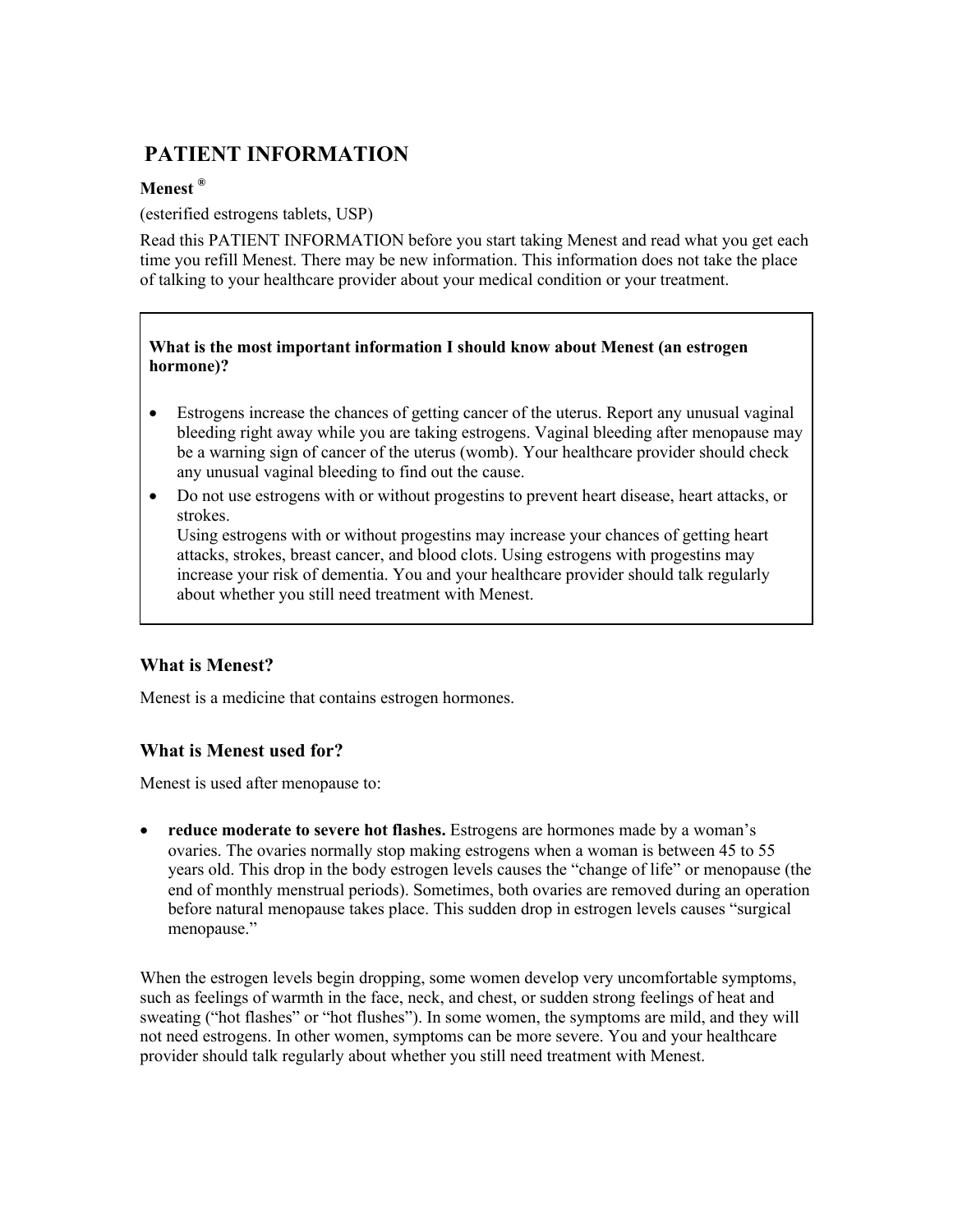- **treat moderate to severe dryness, itching, and burning in and around the vagina.** You and your healthcare provider should talk regularly about whether you still need treatment with Menest to control these problems. If you use Menest only to treat your dryness, itching, and burning in and around your vagina, talk with your healthcare provider about whether a topical vaginal product would be better for you.
- **treat certain conditions in women before menopause if their ovaries do not make enough estrogen naturally.**
- **ease symptoms of certain cancers that have spread through the body, in men and women.**

### **Who should not take Menest?**

Do not start taking Menest if you:

- **have unusual vaginal bleeding.**
- **currently have or have had certain cancers.** Estrogens may increase the chances of getting certain types of cancers, including cancer of the breast or uterus. If you have or had cancer, talk with your healthcare provider about whether you should take Menest.
- **had a stroke or heart attack in the past year.**
- **currently have or have had blood clots.**
- **currently have or have had liver problems.**
- are allergic to Menest or any of its ingredients. See the end of this leaflet for a list of ingredients in Menest.
- **think you may be pregnant.**

### **Tell your healthcare provider:**

- **if you are breastfeeding.** The hormone in Menest can pass into your milk.
- **about all of your medical problems.** Your healthcare provider may need to check you more carefully if you have certain conditions, such as asthma (wheezing), epilepsy (seizures), migraine, endometriosis, lupus, problems with your heart, liver, thyroid, kidneys, or have high calcium levels in your blood.
- **about all of the medicines you take.** This includes prescription and nonprescription medicines, vitamins, and herbal supplements. Some medicines may affect how Menest works. Menest may also affect how your other medicines work.
- **if you are going to have surgery or will be on bed rest.** You may need to stop taking estrogens.

### **How should I take Menest?**

Your healthcare provider will select the lowest appropriate dose of Menest, determine how frequently it will be taken, and determine the length of time you will be treated, depending on your condition.

For treatment of postmenopausal symptoms, the lowest dose that will control symptoms will be selected and used for the shortest amount of time.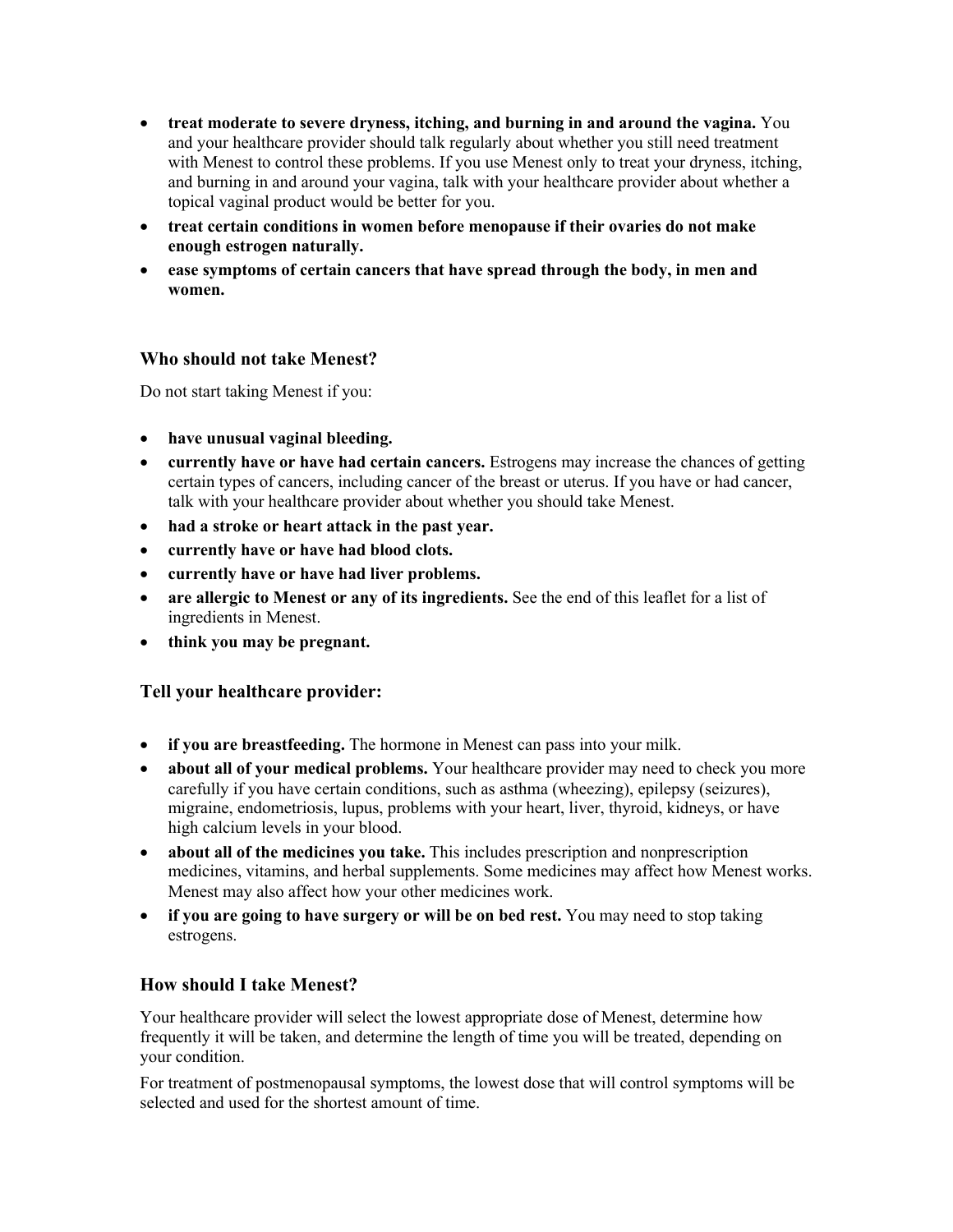In general, you will take Menest for several weeks, skip a week, and then begin taking Menest again. Again, your healthcare provider will discuss with you the instructions for taking Menest.

If you miss a dose, take it as soon as possible. However, if it is almost time for your next dose, skip the missed dose, and go back to your normal schedule. Do not take 2 doses at the same time.

Estrogens should be used only as long as needed. You and your healthcare provider should talk regularly (for example, every 3 to 6 months) about whether you still need treatment with Menest.

### **What are the possible side effects of estrogens?**

#### **Less common but serious side effects include:**

- Breast cancer
- Cancer of the uterus
- Stroke
- Heart attack
- Blood clots
- Dementia
- Gallbladder disease
- Ovarian cancer

#### **These are some of the warning signs of serious side effects:**

- Breast lumps
- Unusual vaginal bleeding
- Dizziness and faintness
- Changes in speech
- Severe headaches
- Chest pain
- Shortness of breath
- Pains in your legs
- Changes in vision
- Vomiting

Call your healthcare provider right away if you get any of these warning signs, or any other unusual symptom that concerns you.

#### **Common side effects include:**

- Headache
- Breast pain
- Irregular vaginal bleeding or spotting
- Stomach/abdominal cramps, bloating
- Nausea and vomiting
- Hair loss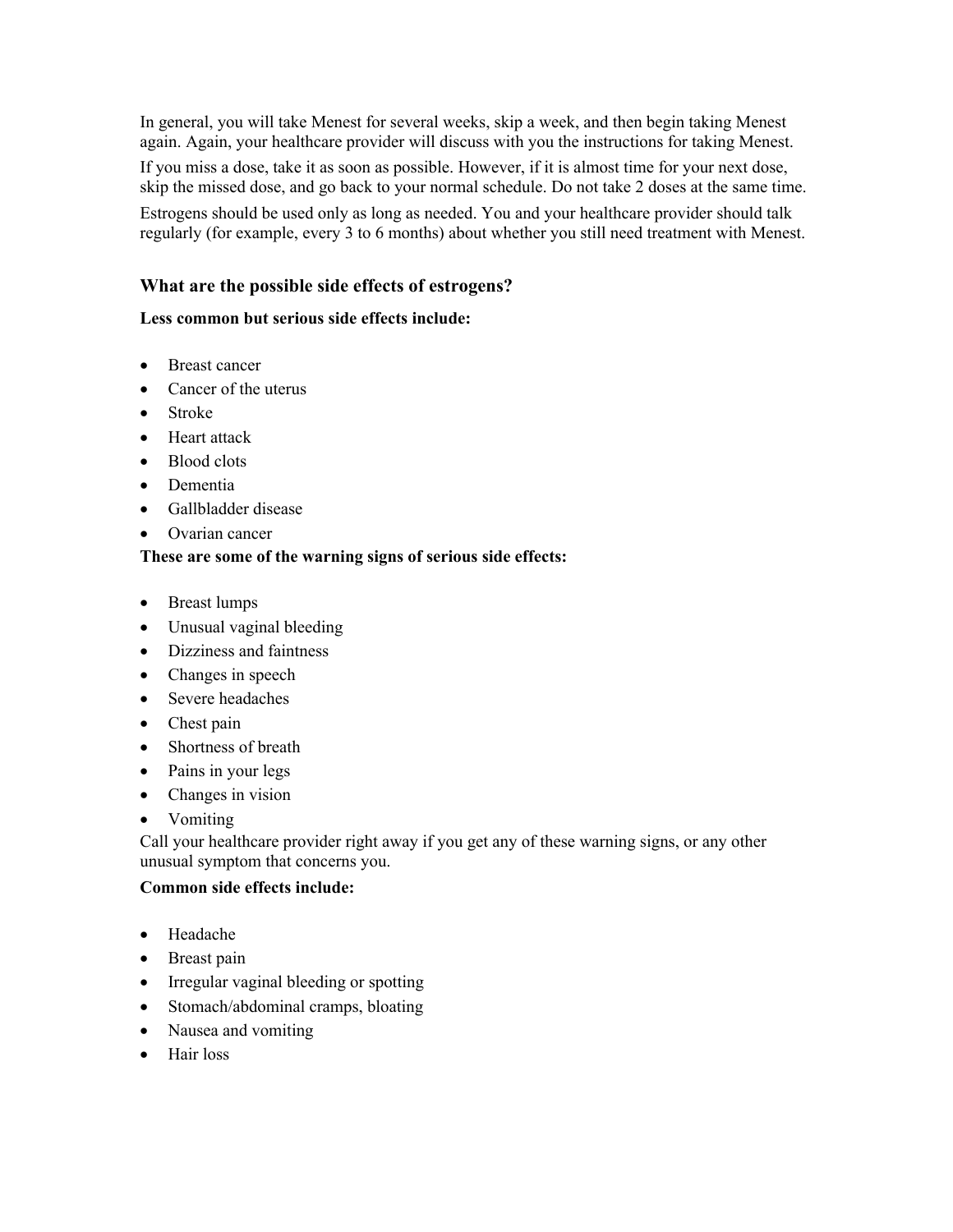#### **Other side effects include:**

- High blood pressure
- Liver problems
- High blood sugar
- Fluid retention
- Enlargement of benign tumors of the uterus ("fibroids")
- Vaginal yeast infection

These are not all the possible side effects of Menest. For more information, ask your healthcare provider or pharmacist.

### **What can I do to lower my chances of a serious side effect with Menest?**

- Talk with your healthcare provider regularly about whether you should continue taking Menest. If you have a uterus, talk to your healthcare provider about whether the addition of a progestin is right for you.
- See your healthcare provider right away if you get vaginal bleeding while taking Menest.
- Have a breast exam and mammogram (breast X-ray) every year unless your healthcare provider tells you something else. If members of your family have had breast cancer or if you have ever had breast lumps or an abnormal mammogram, you may need to have breast exams more often.
- If you have high blood pressure, high cholesterol (fat in the blood), diabetes, are overweight, or if you use tobacco, you may have higher chances for getting heart disease. Ask your healthcare provider for ways to lower your chances for getting heart disease.

### **General information about safe and effective use of Menest.**

Medicines are sometimes prescribed for conditions that are not mentioned in patient information leaflets. Do not take Menest for conditions for which it was not prescribed. Do not give Menest to other people, even if they have the same symptoms you have. It may harm them. **Keep Menest out of the reach of children.** 

This leaflet provides a summary of the most important information about Menest. If you would like more information, talk with your healthcare provider or pharmacist. You can ask for more information about Menest that is written for health professionals.

### **What are the ingredients in Menest?**

Menest is a mixture of esterified estrogens that are of the type excreted by pregnant mares. Menest also contains ethyl cellulose, fragrances, hydroxypropyl cellulose, hypromellose 2910, lactose, magnesium stearate, methylcellulose, polyethylene glycol, sodium bicarbonate, shellac, starch, stearic acid, titanium dioxide, and vanillin. The tablets come in different strengths; the color ingredients for each strength are:

0.3 mg Tablet: FD&C Yellow No. 6, D&C Yellow No. 10.

0.625 mg Tablet: FD&C Yellow No. 6, D&C Yellow No. 10.

1.25 mg Tablet: FD&C Yellow No. 6, D&C Yellow No. 10, and FD&C Blue No. 1.